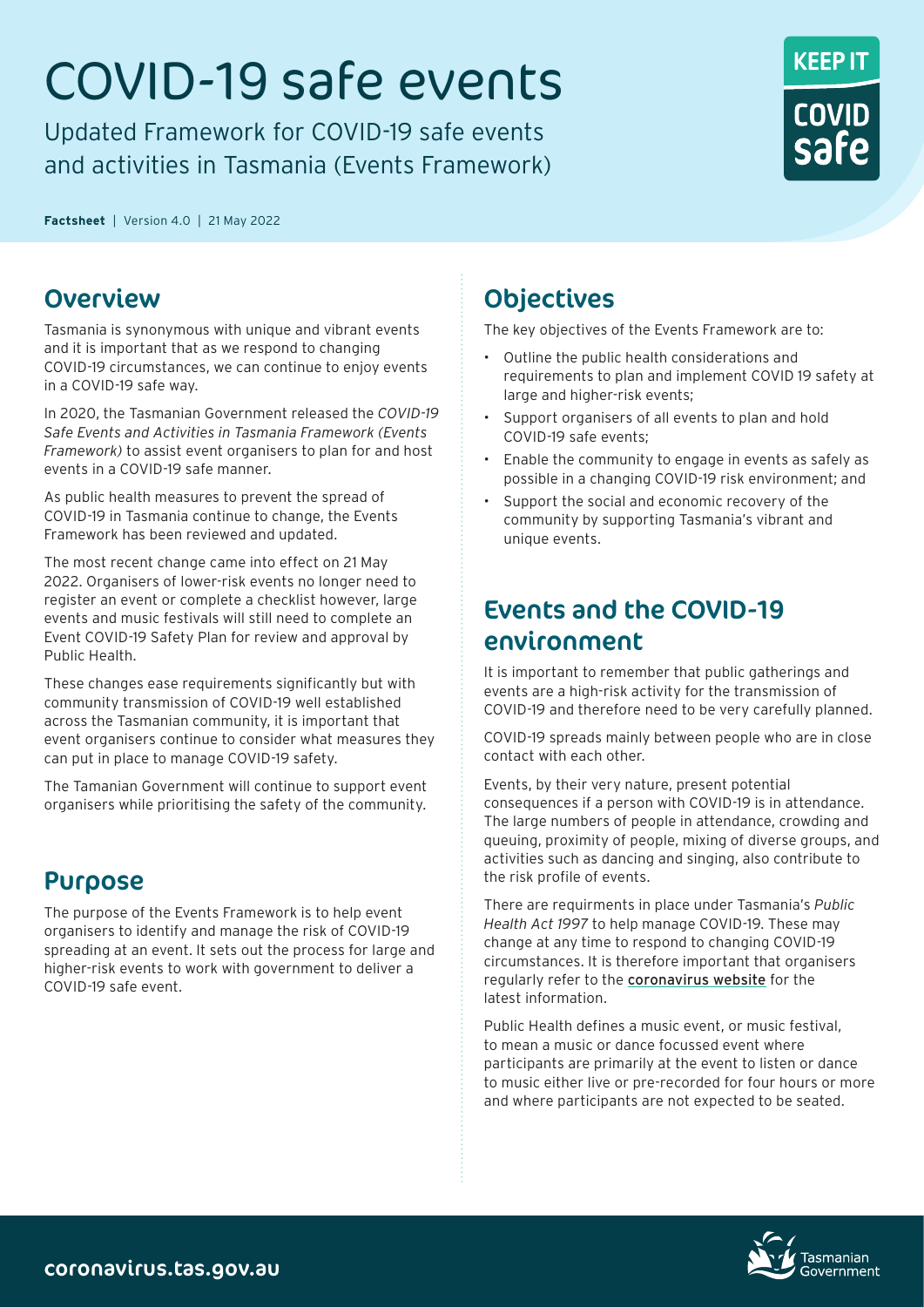## **Event types and requirements**

| <b>EVENT TYPE</b>          | <b>DESCRIPTION</b>                                                                                                | <b>REQUIREMENTS</b>                                                                                                                                                                                                        |
|----------------------------|-------------------------------------------------------------------------------------------------------------------|----------------------------------------------------------------------------------------------------------------------------------------------------------------------------------------------------------------------------|
| Music festivals            | Any indoor or outdoor music<br>festival/event with 2,000* or<br>more patrons                                      | • Complete Event COVID-19 Safety Plan<br>• Submit completed Event COVID-19 Safety Plan through<br>the Business Tasmania website<br>• Approval from the Director of Public Health required<br>before the event can go ahead |
| Large events               | Any indoor or outdoor event with<br>5,000* or more patrons                                                        | · Complete Event COVID-19 Safety Plan<br>· Submit completed Event COVID-19 Safety Plan through<br>the Business Tasmania website<br>• Approval from the Director of Public Health required<br>before the event can go ahead |
| Small and medium<br>events | Any indoor or outdoor event with<br>less than 5,000 patrons or music<br>festivals with less than 2,000<br>patrons | • Encouraged to follow public health guidance to<br>manage COVID-19 Safety<br>• No application or approval process required                                                                                                |

\*The total number of people to determine an event type does not include event staff, volunteers, vendors, performers or contractors and is based on the number of patrons attending an event at any one time

#### **Best practice for COVID-19 safety at events**

Important considerations that guide COVID-19 safety at events are to:

#### • **Stay home if unwell**

COVID-19 is spread from people who have symptoms or just before symptoms develop. All patrons and staff at an event should be advised before and during the event not to attend if unwell or if they have been advised to self-isolate. Patrons and staff should also be monitored for unwell individuals displaying cold or flu like symptoms and an appropriate process be in place to help them leave the site if required.

#### • **Keep a distance of 1.5m from others and other social groups**

COVID-19 mainly spreads between people who are in close contact with each other. Physical distancing at 1.5 metres reduces the risk of COVID-19 transmission and should be followed where safe and practicable – it is acknowledged that this will not be possible in all settings.

• **Wear a face mask when needed**

Mask-wearing should be encouraged as extra protection where a person cannot physically distance, work in a public-facing role or are vulnerable to COVID-19. Persons who develop symptoms during an event should also wear a mask.

#### • **Practice hand and personal hygiene** A strong defence against most viruses is for people to wash or sanitise their hands regularly and to cover their mouth and nose when coughing and/or sneezing.

All attendees should be provided with easy access to hand washing facilities and/or hand sanitation including a supply of running water, liquid soap and paper towel.

#### • **Clean and disinfect**

A regular cleaning and sanitising program must be in place and implemented before, during and after the event with a focus on busy areas such as toilets and frequently touched surfaces such as door handles, chairs, tables, food and drink facilities, EFTPOS machines, counters, railings and rubbish bin lids.

#### • **Have a designated responsible person for COVID-19 safety**

This applies before, during and after an event. A responsible person should know how to deal with patrons that are unwell or not cooperating with COVID-19 safe measures in place for the event. They should also be a contact person if any issues arise.

## **Risk factors for large events and music festivals**

Public Health will consider a range of high risk activities and settings when assessing an event application due to their increased risk for COVID-19 transmission.

These include:

- Service of alcohol, particularly over a long period (4 hours plus). Alcohol consumption may impact on a person's ability to keep physical distance.
- Dancing, moshing with a focal point such as a stage.
- Singing, cheering, loud volume speech.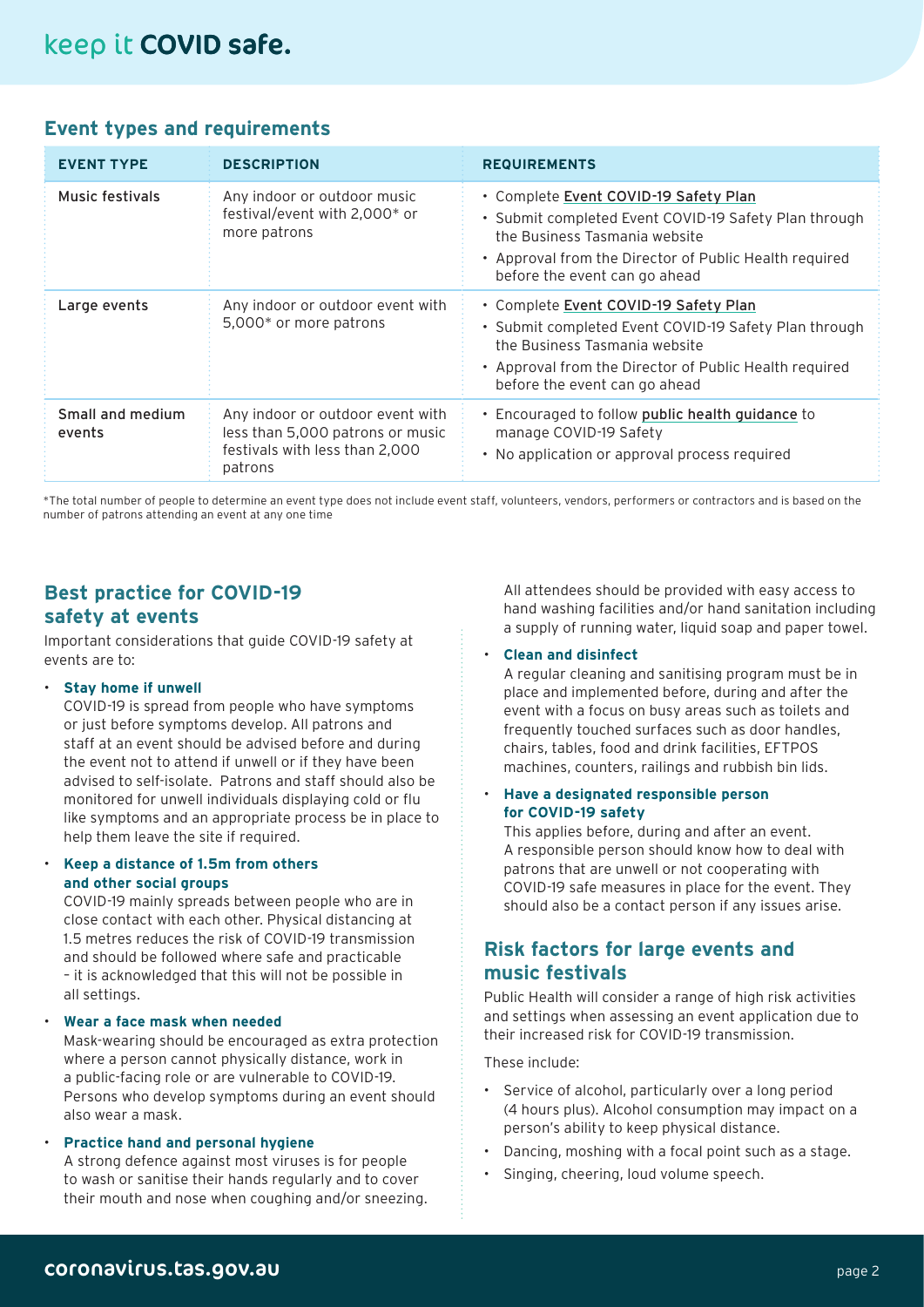# keep it COVID safe.

- Indoor venues. Provided physical distancing and hygiene measures are followed, outdoor venues are lower risk for transmission of COVID-19 than indoor venues.
- Free moving and mixing. Seated events are lower risk because they involve less mixing of people.
- Multi-day events.
- Multiple venues operating at the same time that allow people to mix.
- Crowding, congestion and queuing.
- Multiple, high-touch surfaces.
- Event camping where patrons share living, food preparation and sanitary facilities for extended periods of time.

Event organisers should identify how these risk factors may apply to their event and consider ways to reduce risk.

This can include making the event alcohol free, no or restricted areas for dancing, non interactive events, moving the event outdoors or partly outdoors, seated events, venues with good airflow indoors, zoning to control the mixing of people and the use of face masks.

## **Music festivals**

In settings such as music festivals, there can be behaviours such as singing, dancing, moshing and alcohol consumption that are associated with increased risk of COVID-19 transmission.

With a high number of COVID-19 cases among young Tasmanian adults, maintaining regulation of music festivals is consistent with an overall cautious approach.

## Event COVID-19 Safety Plan

An [Event COVID-19 Safety Plan](https://www.business.tas.gov.au/coronavirus_information/event_framework) must be completed and submitted for assessment and approval by the Director of Public Health for all large events with 5,000 people or more and all music festivals with 2,000 people or more.

A template is available for event organisers to document the measures they are taking to keep staff, volunteers, performers and players, event patrons and the Tasmanian community safe. Event organisers must provide as much detail as possible when completing the template.

## **Series of similar type of events at one venue**

Where a venue is holding a series of events with similar characteristics, such as a stadium for sporting events, only one Event COVID 19 Safety Plan needs to be submitted to seek approval for the venue or series of events.

A forward-looking calendar of events for the series or venue will need to be provided and a new plan submitted if a substantially changed event or one-off event will be held besides what has been approved. For example, if you have an approved plan for a sporting event but are hosting a one-off music event, you need to submit a new Event COVID-19 Safety Plan for that event (if it meets the patron threshold).

Either the venue owner or the event organiser may submit the Event COVID-19 Safety Plan, but it must be approved before you host your event. It is best to work together to develop a plan. If you are an event organiser, please check with your venue to see if they already have an approved COVID-19 Safety Plan in place before you start.

## **Application submission**

To submit an application you will need to complete an [Event COVID-19 Safety Plan](https://www.business.tas.gov.au/coronavirus_information/event_framework) that contains the following information:

- Event details including event name, contact details of key event personnel, description, date, site plan, event characteristics such as indoor or outdoor, seated or standing, service of alcohol, onsite accommodation and total number of people present at any one time.
- A description of how COVID-19 safe measures will be implemented such as messaging to patrons before and during the event, management of patron flow, queuing and congestion, maintaining physical distance of 1.5m where practicable, personal and hand hygiene, venue cleaning and details of the person responsible at the event for ensuring measures are implemented.

Once you have completed the Event COVID-19 Safety Plan, you will need to submit it via the Business Tasmania website at [business.tas.gov.au/eventsframework](https://www.business.tas.gov.au/coronavirus_information/event_framework).

It will then be assessed for approval by the Director of Public Health before the event can proceed.

## **Timeframes for assessment**

An Event COVID-19 Safety Plan must be completed and submitted a minimum of 30 business days before the date that the event organiser needs to know the outcome of the assessment.

Event organisers must allow sufficient time for their event preparation and Event COVID 19 Safety Plan implementation.

Submitting a COVID-19 Safety Plan well before the event will allow early engagement between event organisers and public health assessors. This helps to support adequate and appropriate COVID-19 safe planning and assessment as quickly as possible.